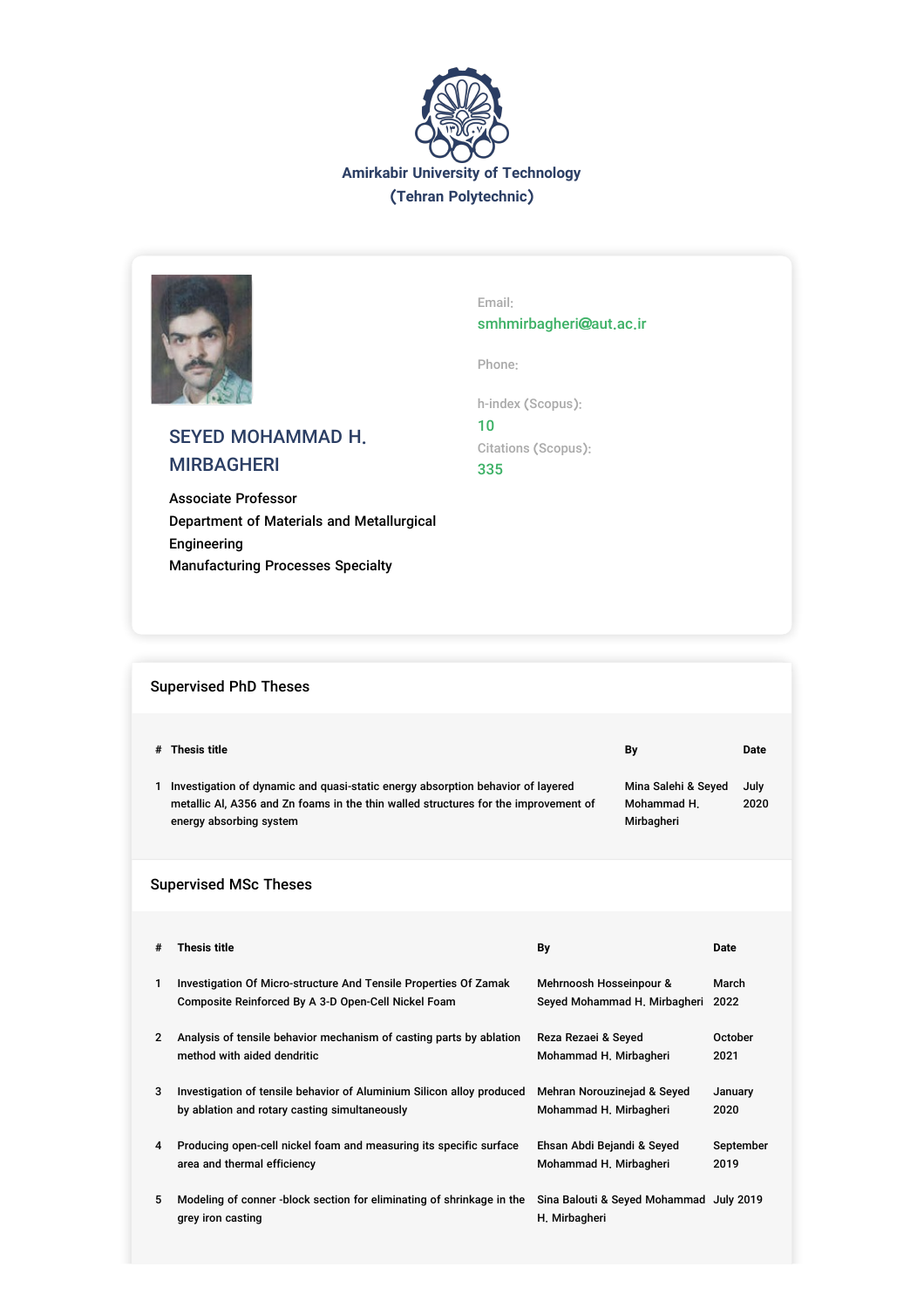| 6  | Prodoction and investigation of Al-3D netweb Cu composite<br>mechanical properties                                                                                | Mahsa Shahsavan & Seyed<br>Mohammad H. Mirbagheri                            | December<br>2018  |
|----|-------------------------------------------------------------------------------------------------------------------------------------------------------------------|------------------------------------------------------------------------------|-------------------|
| 7  | Production of aluminium foam sandwich panel and evaluation of<br>behavior in three points bending test                                                            | Sevag Mkrtichians & Seyed<br>Mohammad H. Mirbagheri                          | September<br>2018 |
| 8  | Technical development of producing the open cell foams upon the<br>polymeric porous precursor and fluid flow simulation                                           | Samaneh Heidaryan & Seyed<br>Mohammad H. Mirbagheri                          | <b>July 2017</b>  |
| 9  | Assessment of Compressive response of functionally graded foam<br>filled tubes and numerical simulation                                                           | Mahsa Arabkoohi Chatabi &<br>Seyed Mohammad H. Mirbagheri                    | September<br>2016 |
|    | 10 Evaluation of quasi-static buckling of Aluminum foam crash box                                                                                                 | Samaneh Vali Khany & Seyed<br>Mohammad H. Mirbagheri                         | October<br>2014   |
| 11 | Investigation of micro-structure and mechanical properties for<br>optimization of HFW condition for manufacturing gas pipelines                                   | Ali Kavousi Sisi & Seyed<br>Mohammad H. Mirbagheri                           | October<br>2014   |
|    | 12 Simulation of grain growth in welding zone for Al-1xxx                                                                                                         | Ali Mohammadyousefi & Seyed<br>Mohammad H. Mirbagheri                        | June 2014         |
|    | 13 Assessment of effective parameters in brazing process on dissimilar<br>joining Ti-6Al-4V to stainless steel 316L alloys by infrared furnace                    | Amin Samadi Moghaddam &<br>Seyed Mohammad H. Mirbagheri                      | October<br>2013   |
|    | 14 Structural Assement of die cast welding                                                                                                                        | Mohsen Karami & Seyed<br>Mohammad H. Mirbagheri                              | May 2013          |
|    | 15 Investigation of thermal fatigue for copper-sheets jointed by brazing<br>process                                                                               | Mehdi Tajfar & Seyed<br>Mohammad H. Mirbagheri                               | October<br>2012   |
|    | 16 Simulation of Distortion in and Residual Stress of Fusion Welding<br>and Effect of Phase transformation on Structural Steel                                    | Amir Sadat & Seyed Mohammad<br>H. Mirbagheri                                 | October<br>2012   |
| 17 | Design of aluminium foam-filled crash boxes and the study of<br>effective parameters on their energy absorption                                                   | Mohammadjavad<br>Khadjehalichaleshtari & Seyed<br>Mohammad H. Mirbagheri     | January<br>2012   |
|    | 18 FSSW (Friction Stir Spot Welding) and Resistant Spot welding of<br>Aluminum and study their mechanical and metallurgical properties                            | Reza Yazdanpanah Samani &<br>Seyed Mohammad H. Mirbagheri 2011               | October           |
|    | 19 Modeling                                                                                                                                                       | Milad Daneshmand & Seyed<br>Mohammad H. Mirbagheri                           | February<br>2011  |
|    | 20 Mathematical                                                                                                                                                   | Seyed Yousef Tabatabaei Majd & February<br>Seyed Mohammad H. Mirbagheri 2011 |                   |
| 21 | Improvment resistance to thermal shock of copper by low alloying                                                                                                  | Abuzar Mirzayee & Seyed<br>Mohammad H. Mirbagheri                            | June 2010         |
|    | 22 production and investigation of properties for Al/TiB2 foam MMC                                                                                                | Reza Pourgholam & Seyed<br>Mohammad H. Mirbagheri                            | June 2010         |
|    | 23 Effect of Micro Structure of low Alloy steel on Mechanical and<br>abrasinal properties                                                                         | Valleh Behrojanyar & Seyed<br>Mohammad H. Mirbagheri                         | January<br>2010   |
|    | 24 The effects of austempering temperature and time, and quenching<br>temperature on the structure and mechanical properties of<br>austempered ductile irons (ADI | Kajal Sohrabi & Seyed<br>Mohammad H. Mirbagheri                              | February<br>2009  |
|    | 25 casting of A356/TiB2pcomposite based on the TiB2/CMC/PPS<br>mortar                                                                                             | Mohammad Hizombar & Seyed<br>Mohammad H. Mirbagheri                          | February<br>2009  |
|    | 26 production of nano- structured IF steels via thermo mechanical<br>treatment using warm brushing                                                                | Mohammad Nasirizadeh &<br>Seyed Mohammad H. Mirbagheri                       | January<br>2009   |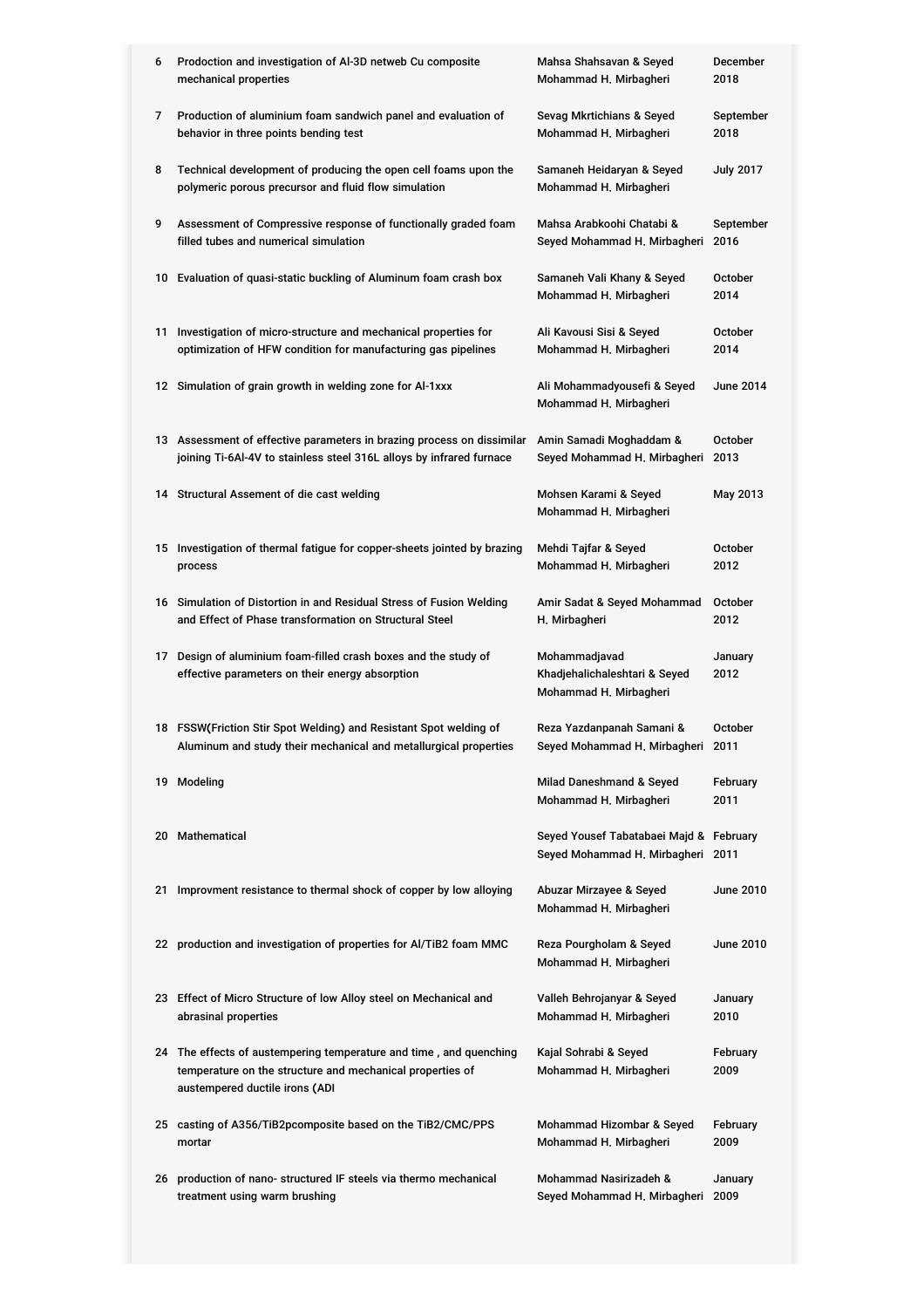27 THE EFFECT OF ADDITIVES ON INTERNAL OXIDATION OF Ag-Cd ALLOY Ashkan Naseh & Seyed Mohammad H. Mirbagheri

Books

| # | Title                                                                          | Author(s)                                                                                     | Publisher<br>country             | publication version<br>date |             |
|---|--------------------------------------------------------------------------------|-----------------------------------------------------------------------------------------------|----------------------------------|-----------------------------|-------------|
|   | <b>Portal Records</b>                                                          |                                                                                               |                                  |                             |             |
|   | Alloys solidification, volume 1                                                | Seyed Mohammad H. Mirbagheri                                                                  | Iran (Islamic<br>Republic of)    | March<br>2020               | 1           |
| 2 | Identification and selection of<br>steel and Iron; A Manual to Key to<br>steel | Ali Akbarkhamei, Seyed Mohammad H.<br>Mirbagheri, Omid Bolhasanu                              | Iran (Islamic<br>Republic of)    | June 2018 1                 |             |
| 3 | Foundry processes simulation                                                   | Ahmad Bahmani, Amir Baghani, Seyed<br>Mohammad H. Mirbagheri, Parviz Davami                   | Iran (Islamic<br>Republic of)    | June 2017 1                 |             |
| 4 | <b>Computational Fluid Dynamics</b><br><b>Technologies and Applications</b>    | Seyed Mohammad H. Mirbagheri, Hossein<br>Bayani, Mojtaba Barzegari Shankil, Sadegh<br>Firoozi | Slovakia<br>(Slovak<br>Republic) | <b>July 2011</b>            | $\mathbf 1$ |

## Journal Papers

### **Portal Records**

- **1** Azin Alesafar, Seyed Mohammad H. Mirbagheri, "The Desired Strength of Al-Si-Cu Alloy Closed Cell Foam and Its Comparing with the Strength of Ship's Fresh Bone", , March 2022 Vol. 1, Num. 33, Page 25-48, March 2022,
- **2** Maryam Torfeh, Seyed Mohammad H. Mirbagheri, J. Cormier,, Jamshid Aghazadeh Mohandesi, Soheil Nokhodachi, "Intermediate temperature creep damage mechanisms of a directionally solidified Ni-based superalloy", MATERIALS AT HIGH TEMPERATURES, March 2022 Vol. 2, Num. 1, Page 1-13, March 2022,
- **3** Mina Salehi, Seyed Mohammad H. Mirbagheri, Amin Jafari Ramiani, "Experimental, Theoretical, and Numerical Investigations into the Compressive Behavior of Multi-layer Metallic Foam Filled Tubes", JOURNAL OF MATERIALS ENGINEERING AND PERFORMANCE, January 2022 Vol. 31, Num. 1, Page 1-18, January 2022,
- **4** Seyed Mohammad H. Mirbagheri, Mina Salehi, "Complementary and normalized energies during static and dynamic uniaxial deformation of single and multi-layer foam-filled tube", JOURNAL OF SANDWICH STRUCTURES & MATERIALS, December 2021 Vol. 1, Num. 21, Page 1-21, December 2021,
- **5** Mina Salehi, Seyed Mohammad H. Mirbagheri, Amin Jafari Ramiani, "Efficient energy absorption of functionallygraded metallic foam-filled tubes under impact loading", TRANSACTIONS OF NONFERROUS METALS SOCIETY OF CHINA, January 2021 Vol. 31, Num. 1, Page 92-110, January 2021,
- **6** Seyed Mohammad H. Mirbagheri, Mina Salehi, Amin Jafari Ramiani, "Plastic deformation modeling of foam-filled tubes with multi-layer foams during compression loading", Iranian journal of Materials Forming, October 2019 Vol. 6, Num. 2, Page 62-81, October 2019,
- **7** Mina Salehi, Seyed Mohammad H. Mirbagheri, Mahsa Arabkoohi Chatabi, "Compressive and Energy Absorption Behavior of Multilayered Foam Filled Tubes", METALLURGICAL AND MATERIALS TRANSACTIONS A-PHYSICAL METALLURGY AND MATERIALS SCIENCE, September 2019 Vol. 50, Num. 0, Page 1-16, September 2019,
- **8** Sevag Mkrtichians, Seyed Mohammad H. Mirbagheri, "Investigation of bending test (3 points) for sandwich panel with A356 Alloy Foam", New Materials, June 2019 Vol. 9, Num. 3, Page 129-138, June 2019,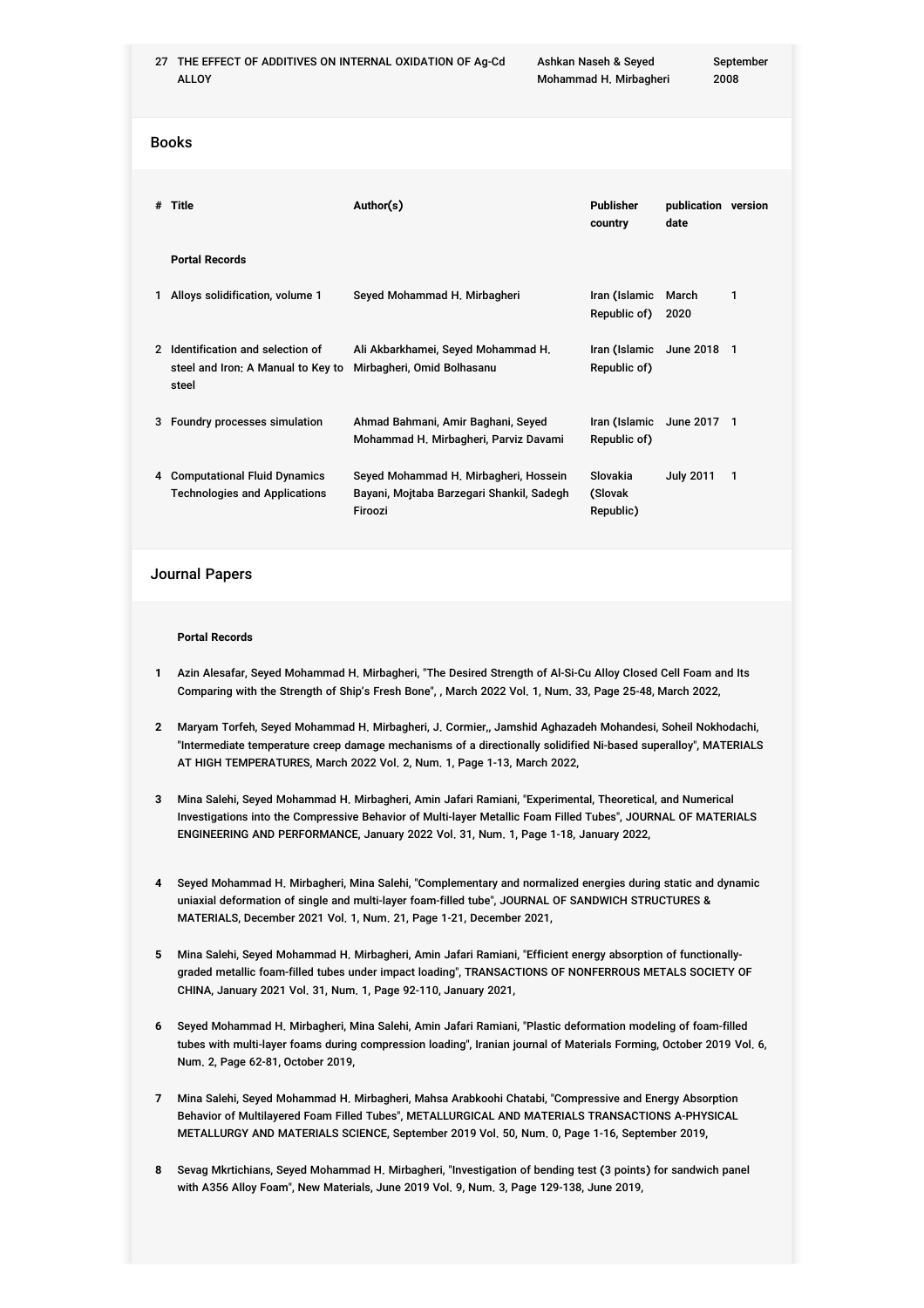- **9** Maryam Torfeh, Seyed Mohammad H. Mirbagheri, Jamshid Aghazadeh Mohandesi, "Investigation of Heat Transfer Coefficients Effects in Directional Solidification of GTD111 Super-Alloy", Founding Research Journal, June 2019 Vol. 3, Num. 1, Page 11-20, June 2019,
- **10** Mojtaba Barzegari Shankil, Hossein Bayani, Seyed Mohammad H. Mirbagheri, Hasan Shetabivash, "Multiphase aluminum A356 foam formation process simulation using lattice Boltzmann method", Journal of Materials Research and Technology, March 2019 Vol. 8, Num. 1, Page 1258-1266, March 2019,
- **11** Hossein Bayani, Seyed Mohammad H. Mirbagheri, "Multiphase Simulation of Aluminum A356 Metal Foam Formation Process by Lattice Boltzmann Method", , October 2018 Vol. 50, Num. 4, Page 741-754, October 2018,
- **12** Mahsa Shahsavan, Seyed Mohammad H. Mirbagheri, "Production of open-cell copper foam and assessment of foam substructure", New Materials, May 2018 Vol. 8, Num. 31, Page 1-16, May 2018,
- **13** Maral Afshar, Seyed Mohammad H. Mirbagheri, Nima Movahedi, "Effect of SiC particle size on the mechanical properties of closed aluminum foams", MATERIALS TESTING-MATERIALS AND COMPONENTS TECHNOLOGY AND APPLICATION, March 2018 Vol. 59, Num. 6, Page 571-574, March 2018,
- **14** Saeid Talebi, Mojtaba Sadighi, Mohammad Mohammadi Aghdam, Seyed Mohammad H. Mirbagheri, "Micro-macro analysis of closed-aluminum foam with crushing behavior subjected to dynamic loadings", Materialstoday Communications, October 2017 Vol. 13, Num. 13, Page 170-177, October 2017,
- **15** Seyed Mohammad H. Mirbagheri, Hamed Vali, Hossein Soltani, "Heat Treatment of Closed-Cell A356 + 4 wt.%Cu + 2 wt.%Ca Foam and Its Effect on the Foam Mechanical Behavior", JOURNAL OF MATERIALS ENGINEERING AND PERFORMANCE, November 2016 Vol. 26, Num. 185, Page 14-27, November 2016,
- **16** Mohammad Javad Nayyeri, Seyed Mohammad H. Mirbagheri, "Evaluation of failure mechanisms of high strength tailor made metallic foams(TMFs)", MATERIALS LETTERS, September 2016 Vol. 185, Num. 0, Page 89-91, September 2016,
- **17** Mohammad Javad Nayyeri, Mohammadjavad Khadjehalichaleshtari, Seyed Mohammad H. Mirbagheri, "QUASI STATIC COMPRESSIVE BEHAVIOR OF AL-SI-SIC-XFE FOAM FILLED CRASH BOXES", JOURNAL OF METALLURGICAL AND MATERIALS ENGINEERING (JOURNAL OF SCHOOL OF ENGINEERING), March 2016 Vol. 27, Num. 2, Page 9-23, March 2016,
- **18** Mohammad Javad Nayyeri, Seyed Mohammad H. Mirbagheri, Davoud Haghshenas, "Compressive behavior of tailormade metallic foams (TMFs): Numerical simulation and statistical modeling", MATERIALS & DESIGN, November 2015 Vol. 84, Num. 84, Page 223-230, November 2015,
- **19** Mohammad Javad Nayyeri, Seyed Mohammad H. Mirbagheri, Sajjad Amirkhanlou, "High strength tailor-made metallic foams (TMFs): Development and characterization", MATERIALS LETTERS, September 2015 Vol. 154, Num. 154, Page 152-155, September 2015,
- **20** S. Serajzadeh, S . Ranjbar Motlagh, Seyed Mohammad H. Mirbagheri, J.M. Akhgar, "Deformation behavior of AA2017–SiCp in warm and hot deformation regions", MATERIALS & DESIGN, December 2014 Vol. 67, Num. 67, Page 318-323, December 2014,
- **21** Seyed Mohammad H. Mirbagheri, Mohammadjavad Khadjehalichaleshtari, "The Effect of Fe Additive on Plastic Deformation for Crush-Boxes with Closed-Cell Metal Foams, Part II: Al-Composite Foam-Filled brass tubes Compression Response", Iranian journal of Materials Forming, October 2014 Vol. 1, Num. 2, Page 23-31, October 2014,
- **22** Nima Movahedi, Seyed Mohammad H. Mirbagheri, S.R. Hosseini, "Effect of foaming temperature on the mechanical properties of produced closed-cell A356 Aluminum foam with melting method", METALS AND MATERIALS INTERNATIONAL, August 2014 Vol. 20, Num. 4, Page 757-763, August 2014,
- **23** Mohammad Javad Nayyeri, Samaneh Vali Khany, Seyed Mohammad H. Mirbagheri, "Aluminum casting on an ordered substrate of polymeric spheres for the preparation of closed cell aluminum foam", , July 2014 Vol. 105, Num. 105, Page 2-12, July 2014,
- **24** Seyed Mohammad H. Mirbagheri, Mohammadjavad Khadjehalichaleshtari, "The Effect of Fe Additive on Plastic Deformation for Crush-Boxes with Closed-Cell Metal Foams, Part I: Al-Composite Foam Compression Response", Iranian journal of Materials Forming, June 2014 Vol. 1, Num. 1, Page 32-45, June 2014,
- **25** Seyed Mohammad H. Mirbagheri, Reza Pourgholam, "Casting of closed-cell foam A356 by adding of Silicon rubberdolomite-Al and assesment of its behavior", , March 2014 Vol. 32, Num. 103, Page 38-51, March 2014,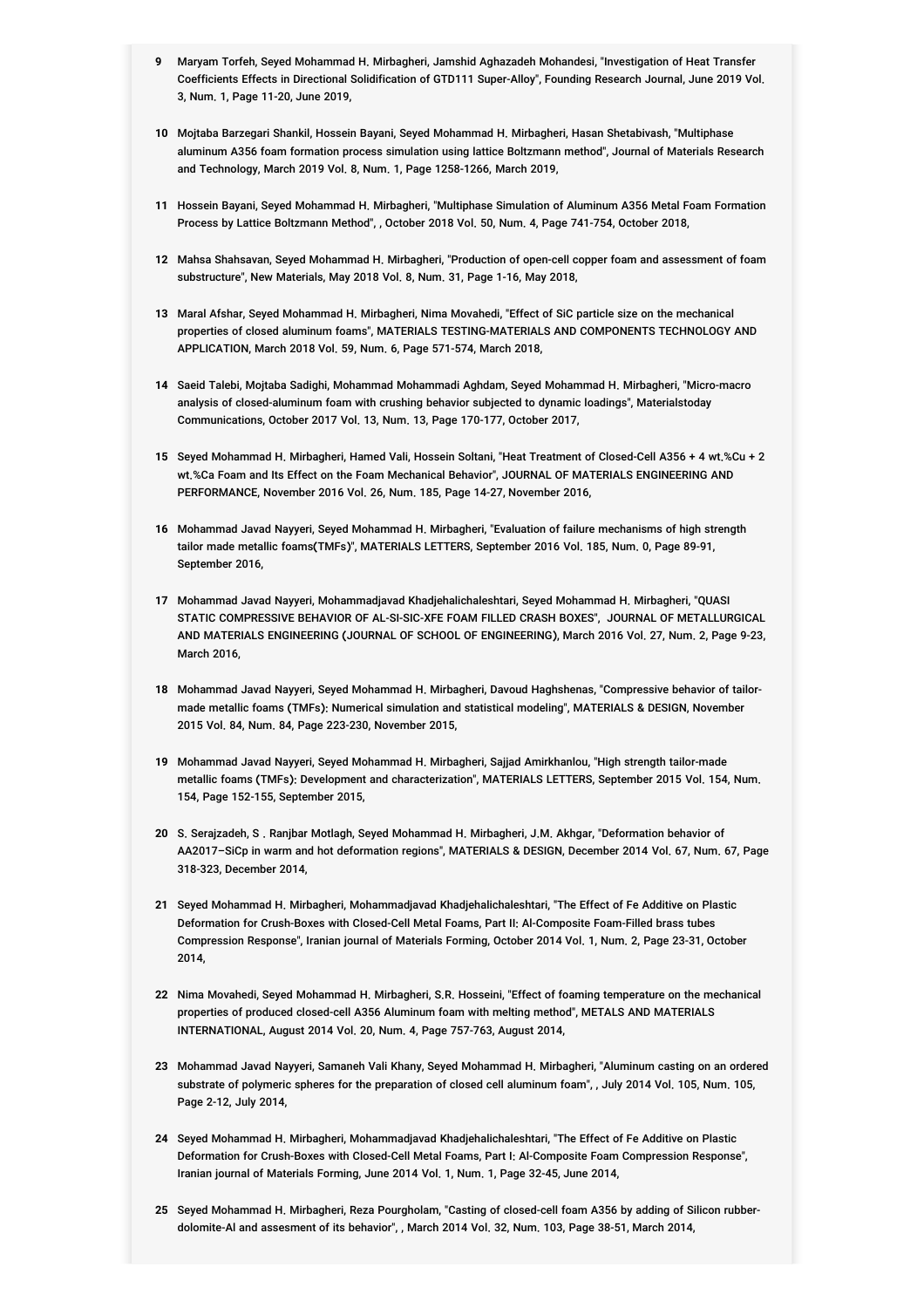- **26** Seyed Mohammad H. Mirbagheri, Hossein Bayani, M.Barzegari, "Micro shrinkages simulation in mushy zone by permeability calculation", , September 2013 Vol. 32, Num. 102, Page 42-51, September 2013,
- **27** Nima Movahedi, Seyed Mohammad H. Mirbagheri, Reza Hosseini, "Effect of casting parameters on the plastic deformation of َ 356 Aluminum foam during uniaxial compression test", , June 2013 Vol. 32, Num. 101, Page 34-45, June 2013,
- **28** Reza Razavinezhad, Sadegh Firoozi, Seyed Mohammad H. Mirbagheri, "Effect of Titanium Addition on As Cast Structure and Macrosegregation of High-Carbon High-Chromium Steel", STEEL RESEARCH INTERNATIONAL, April 2012 Vol. 0, Num. 0, Page 0-0, April 2012,
- **29** Seyed Mohammad H. Mirbagheri, Reza Tafteh, Kasra Sardashti, "Assessment of TiH2 and CaCO3 blowing agents on structure and properties of Al7%Si-3%SiC composite foam", , April 2012 Vol. 30, Num. 1, Page 57-73, April 2012,
- **30** Mojtaba Barzegari Shankil, Seyed Mohammad H. Mirbagheri, "assessment of the slope and cross-section of ingate on the pressure and flow pattern using finite volume method", , June 2011 Vol. 22, Num. 2, Page 21-36, June 2011,
- **31** Amir Abedi, Pirooz Marashi, Kajal Sohrabi, Seyed Mohammad Marvastian, Seyed Mohammad H. Mirbagheri, "The effect of heat treatment parameters on microstructure and toughness of autempered ductile iron (ADI)", Advanced Materials Research (AMR), June 2011 Vol. 264-265, Num. 1, Page 409-414, June 2011,
- **32** Seyed Mohammad H. Mirbagheri, M. Bari, Negar Ashari Astani, "Thermal fatigue mechanism in the GG25 Gray Iron", journal of school of engineering, February 2010 Vol. 21, Num. 1, Page 23-39, February 2010,
- **33** Seyed Mohammad H. Mirbagheri, Maryam Majidian, "effect of cooling rate and H2 gas on the dendritic distance and mechanical properties of Al-composite", journal of school engeenering, February 2010 Vol. 21, Num. 1, Page 56-61, February 2010,
- **34** Seyed Mohammad H. Mirbagheri, "Erratum to: Modeling of the Equiaxed Dendrite Coarsening Based on the Interdendritic Liquid Permeability during Alloy Solidification", METALLURGICAL AND MATERIALS TRANSACTIONS B-PROCESS METALLURGY AND MATERIALS PROCESSING SCIENCE, December 2009 Vol. 41, Num. 1, Page 255-256, December 2009,
- **35** Seyed Mohammad H. Mirbagheri, "Modelling and Simulation of Equiaxed Dendritic Structures Permeability for PB-Sn Alloys", , December 2008 Vol. , Num. 24, Page 0-0, December 2008,
- **36** Seyed Mohammad H. Mirbagheri, [en-name N/A], "Production of A356-SiCp Composite by an Innovative Casting Process", , August 2008 Vol. , Num. 43, Page 0-0, August 2008,
- **37** Seyed Mohammad H. Mirbagheri, "Modeling of The Equiaxed Dendrite Coarsening Based on The Interdendritic Liquid Permeability During Alloy Solidification", , June 2008 Vol. , Num. 0, Page 0-0, June 2008,
- **38** Seyed Mohammad H. Mirbagheri, "Modeling of effect of the ferrous chills and pressure on the heat transfer coefficient in metal-reheated chill interface", , March 2008 Vol. , Num. 62, Page 0-0, March 2008,
- **39** [en-name N/A], Seyed Mohammad H. Mirbagheri, [en-name N/A], "Modeling of permeability with the aid of 3D interdendritic flow simulation for equiaxed dendritic structures", , February 2008 Vol. , Num. 475, Page 0-0, February 2008,
- **40** [en-name N/A], Seyed Mohammad H. Mirbagheri, "Study on Microstructural Events During Hot Rod Rolling of Steels Using Mathematical Modelling", , January 2008 Vol. , Num. 2, Page 0-0, January 2008,
- **41** Seyed Mohammad H. Mirbagheri, "Simulation of Si concentration effect on the permeability for columnar dendrite structures during solidification of Al-Si alloy", , December 2007 Vol. , Num. 28, Page 0-0, December 2007,
- **42** Seyed Mohammad H. Mirbagheri, [en-name N/A], "Modeling of Metalo-Static Pressure on The Metal -Mould Interface Thermal Resistance in The Casting Process", , March 2007 Vol. , Num. 28, Page 0-0, March 2007,
- **43** Seyed Mohammad H. Mirbagheri, "Modelling of metal-mould interface resistance in the AL-11.5%Sa Aluminium alloy casting process", , September 2006 Vol. , Num. 9, Page 0-0, September 2006,
- **44** Seyed Mohammad H. Mirbagheri, Ali Chirazi, "simulation of interdendritic liquid permeability for low and high solid fractions during The solidification of mushy alloys", , August 2006 Vol. , Num. 427, Page 0-0, August 2006,
- **45** Seyed Mohammad H. Mirbagheri, "Modelling of metal-mold interface resistance in the A356 Aluminium alloy casting process", , August 2006 Vol. , Num. 1, Page 0-0, August 2006,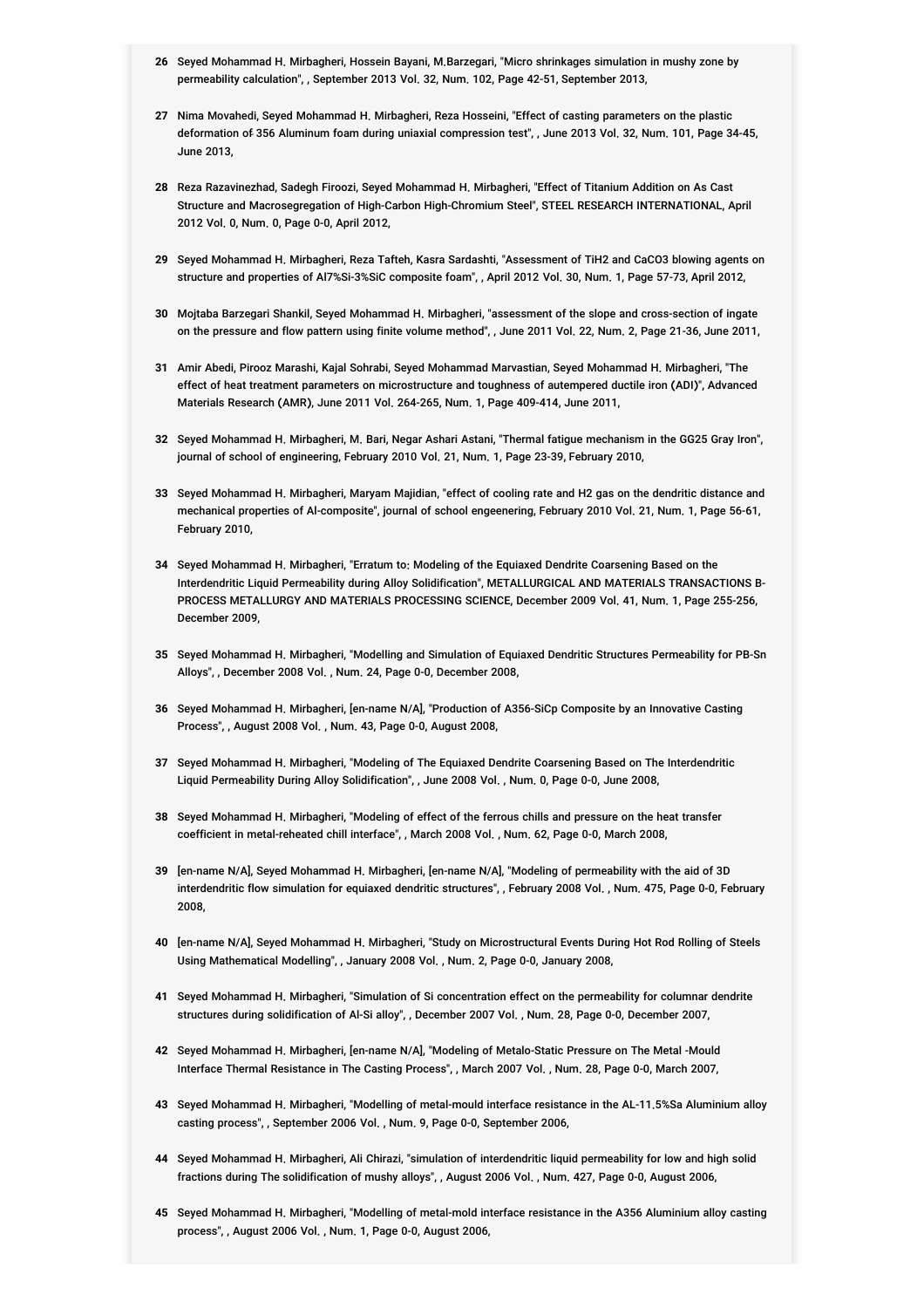- **46** [en-name N/A], Seyed Mohammad H. Mirbagheri, "A model for determination of austenite decomposition kinetics during continuous cooling on the run-out table", , January 2006 Vol. , Num. 14, Page 0-0, January 2006,
- **47** Seyed Mohammad H. Mirbagheri, Ali Chirazi, "modeling of the permebility for columnar dendrite structures during solidification of Mushy Alloys", , May 2005 Vol. , Num. 3, Page 0-0, May 2005,
- **48** Seyed Mohammad H. Mirbagheri, "Modelling of foam degradation in lost foam casting process", , December 2004 Vol. , Num. 39, Page 0-0, December 2004,
- **49** Seyed Mohammad H. Mirbagheri, "Modeling The Effect of Mould Wall Roughness on The Melt Flow Simulation in Casting Process", , January 2004 Vol. , Num. , Page 0-0, January 2004,
- **50** [en-name N/A], Seyed Mohammad H. Mirbagheri, "Modelling of Metal Flow During Hot Forging With Regard to Microstructural Aspects", , January 2004 Vol. , Num. , Page 0-0, January 2004,
- **51** Seyed Mohammad H. Mirbagheri, "Simulation of Srface Roughness on The Flow Pattern in The Casting Process", , January 2004 Vol. , Num. , Page 0-0, January 2004,
- **52** Seyed Mohammad H. Mirbagheri, "Simulation of mould filling in lost foam casting process", , January 2003 Vol. , Num. 5, Page 0-0, January 2003,
- **53** Seyed Mohammad H. Mirbagheri, "3D Computer Simulation of Melt Flow and Heat Transfer in The Lost Foam Casting Process", , January 2003 Vol. , Num. 1, Page 0-0, January 2003,
- **54** Seyed Mohammad H. Mirbagheri, "Simulation of Melt Flow in Coated Mould Cavity in The Casting Process", , January 2003 Vol. , Num. 142, Page 0-0, January 2003,

## Conference Papers

### **Portal Records**

- **1** Samaneh Heidaryan, Seyed Mohammad H. Mirbagheri, Milad Rezaei, Mohsen Ostadshabani, "Investigation of the permeability and surface area of a copper open-cell foam produced by polymeric precursor ", 8th Iran International Conferenece & Exhibition on Materials Science & Metallurgical Engineering, October 2019
- **2** H. Hematzadeh Dastjerdi, V. Ostadshabani, Y. Shajari, Seyed Mohammad H. Mirbagheri, "Effect of cooling rate on the solid-solution of IN718 by SLM ", imat2018, October 2018
- **3** Amin Jafari Ramiani, Seyed Mohammad H. Mirbagheri, Mohammad Mahdi Izadi, Javad Zarei, "NUMERICAL CALCULATION OF CHARGE WEIGHT FOR MELTING STEEL IN INDUCTION FURNACE: COMPARISON OF OPTIMIZATION FOR MINIMUM PRICE AND CLASSICAL MASS BALANCE ", Iran Steel Symposium, February 2018
- **4** Hossein Bayani, Mojtaba Barzegari Shankil, Seyed Mohammad H. Mirbagheri, "Investigation of computational and experimental of merging of two baubles in molten metal ", ISME2017-1682, May 2017
- **5** Maral Afshar, Seyed Mohammad H. Mirbagheri, "Comparison of mechanical properties of reinforced closed cell aluminium foam with nano and micro particles of silicon carbide ", 3rd International Engineering Materials & metallurgy, November 2014
- **6** Hossein Soltani, Hamed Vali, Seyed Mohammad H. Mirbagheri, "Effect of ageing heat treatment on the mechanical behavior of Cu rich A356 metal foam ", 3rd International Engineering Materials & metallurgy, November 2014
- **7** Nima Movahedi, Maral Afshar, Seyed Mohammad H. Mirbagheri, "The effect of micro and nano scale SiC reinforcements on the mechanical and energy absorption behaviour of produced Aluminium foams with PM ", (Iran International Aluminum Conference (IIAC2014, May 2014
- **8** Mohammad Hizombar, Seyed Mohammad H. Mirbagheri, A.Rezaie, Reza Abdideh, "investigation of efective parameters in production of A356/Tib2 composite using TiB2/CMC/PPS mortar ", processing and properties of advanced ceramics and composite IV, January 2013
- **9** Mohsen Seifi, Seyed Yousef Tabatabaei Majd, Seyed Mohammad H. Mirbagheri, Reza Tafteh, "effects of addition of SiC and TiB2 particles on structurl and mechanical properties of PM Al-Si Foams ", materials science & technology conference and exhibition 2011, October 2012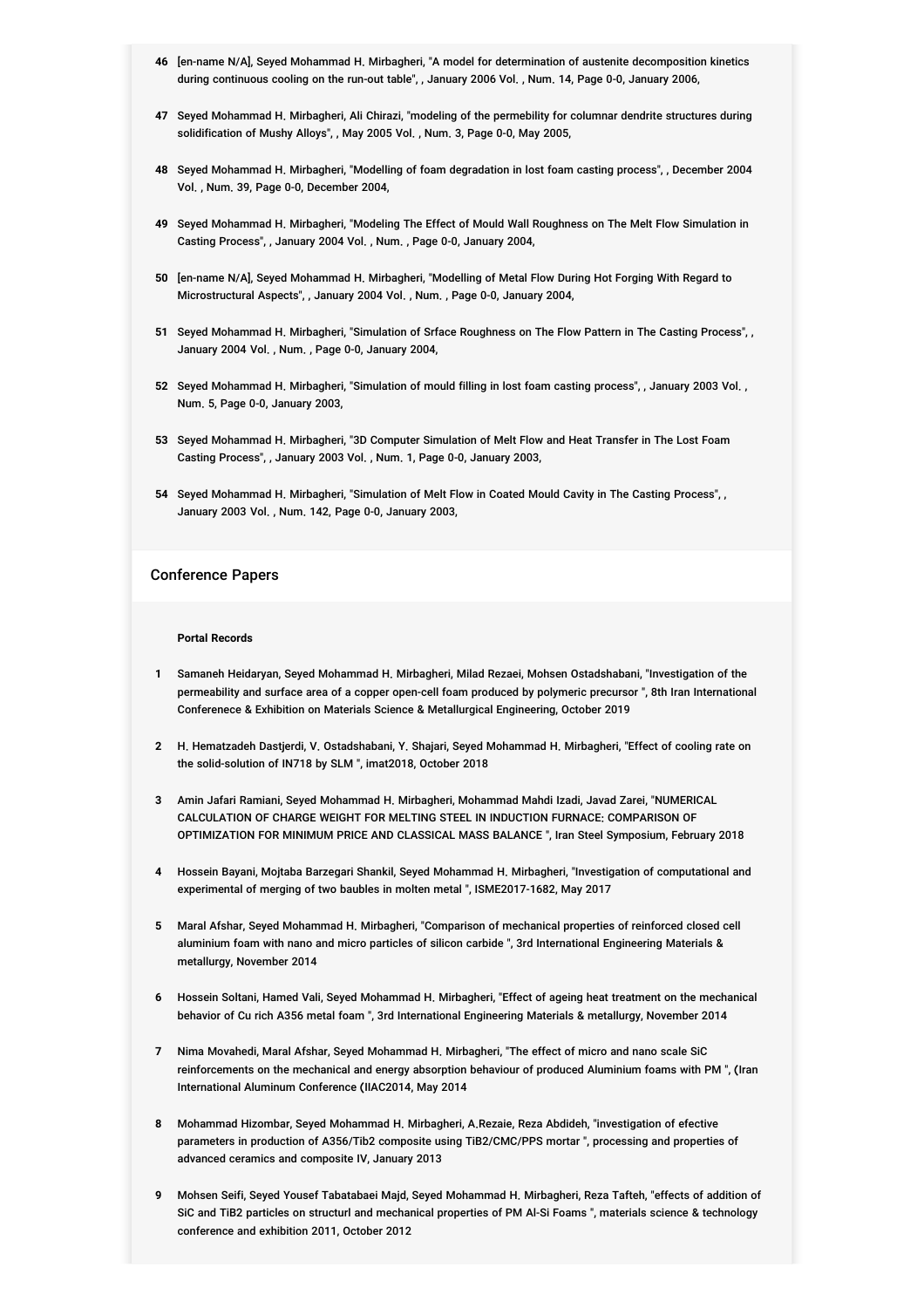- **10** Seyed Mohammad H. Mirbagheri, Reza Pourgholam, S.H. Mirdamadi, "produce A356 Aluminum alloy foam by using silicon rubber granules ", new and advanced materials international congress, April 2012
- **11** Reza Razavinezhad, Sadegh Firoozi, Seyed Mohammad H. Mirbagheri, Hamid Keshmiri, "Microstructure modification of high-chromium, high carbon steel by addition of titanium ", Steel Symposium 89, March 2011
- **12** Mohamd Khodaei, Seyed Mohammad H. Mirbagheri, "Behavior genetrated Gas in lost foam casting ", world academy of science Engineering and technology, February 2011
- **13** Kasra Sardashti, M.Mohamadpour, Seyed Mohammad H. Mirbagheri, M.Ghambari, "fabrication of aluminum based composite foam by PM route using the blowing agent CaCO3 ", the 2nd international conference on composite: characterization, Fabrication and Application(CCFA-2), December 2010
- **14** Seyed Mohammad H. Mirbagheri, [en-name N/A], "Modeling of the polystyrene degradation and simulation of mould filling in the full mould casting process ", , August 2007

## Taught Courses

| #              | <b>Course title</b>                          | <b>Description</b>                                                                                                                                                                                                                                                  | <b>Headlines</b> Date |                |
|----------------|----------------------------------------------|---------------------------------------------------------------------------------------------------------------------------------------------------------------------------------------------------------------------------------------------------------------------|-----------------------|----------------|
| 1              | Physical<br>Metallurgy<br>(1)                | 1-Introduction to the Atomic Structure and Defects of Metal Crystal Lattices 2-<br>Understanding the Relationship between Structure and Properties of Materials<br>and Phase Transformations 3- Introduction to Equilibrium Phase Diagrams and<br>Developing Skills | ℰ                     | Spring<br>2022 |
| $\overline{2}$ | Solidification<br>of Metals                  | Introdcution to liquid metals T solidification process and solidification<br>microstructure                                                                                                                                                                         | ℰ                     | Spring<br>2022 |
| 3              | Casting &<br>Solidification<br>Lab           | 1- Practical Learning of Different Types of Sand Based Moulding Materials Tests,<br>Mastering Sand Molding Processes, Types of Casting Processes 2- Observing<br>and Learning the Influence of Affecting Parameters on Grain and Phase Structure<br>of Metals Durin | $\mathcal{O}$         | Spring<br>2022 |
| 4              | Casting &<br>Solidification<br>Lab           | 1- Practical Learning of Different Types of Sand Based Moulding Materials Tests,<br>Mastering Sand Molding Processes, Types of Casting Processes 2- Observing<br>and Learning the Influence of Affecting Parameters on Grain and Phase Structure<br>of Metals Durin | $\mathcal{O}$         | Fall<br>2021   |
| 5              | Solidification<br>of Metals                  | Introdcution to liquid metals T solidification process and solidification<br>microstructure                                                                                                                                                                         | ℰ                     | Fall<br>2021   |
| 6              | Design of<br>Engineering<br><b>Materials</b> | Fundamentals of engineered materials design and selection based on the<br>performance                                                                                                                                                                               | ℰ                     | Fall<br>2021   |
| 7              | Phenomena                                    | Solidification Analysis of heat transfer during casting and segregation during non-equiblirum<br>solidifications                                                                                                                                                    | $\mathcal{O}$         | Fall<br>2021   |
| 8              | Physical<br>Metallurgy II                    | The main emphasis of this course is to create a physical basis which relates the<br>structure of the materials, particularly, the metals, to their properties.                                                                                                      | $\mathcal{O}$         | Spring<br>2021 |
| 9              | Casting                                      | 1- Practical Learning of Different Types of Sand Based Moulding Materials Tests,<br>Mastering Sand Molding Processes, Types of Casting Processes 2- Observing<br>and Learning the Influence of Affecting Parameters on Grain and Phase Structure<br>of Metals Durin | $\mathcal{O}$         | Spring<br>2021 |